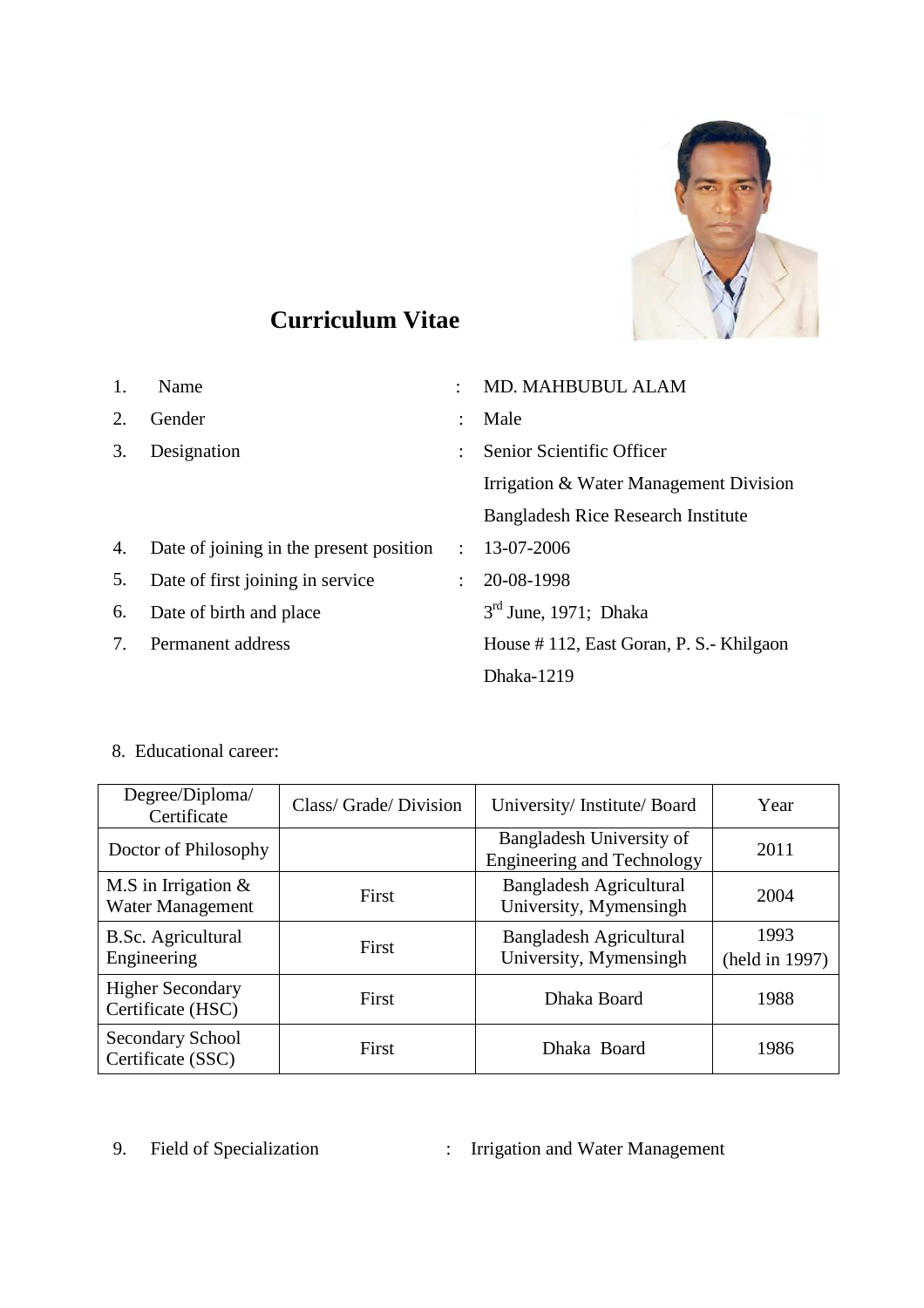## **10. Job Experience:**

| Position                               | Duration   |         | Institution                                    |  |  |
|----------------------------------------|------------|---------|------------------------------------------------|--|--|
|                                        | From       | Tо      |                                                |  |  |
| <b>Field Officer</b>                   | 01-02-1998 |         | 16-08-1998 DFID Research Project on Irrigation |  |  |
|                                        |            |         | technology transfer                            |  |  |
| Scientific Officer                     | 20-08-1998 |         | 07-12-2001   IWM Division, BRRI, Gazipur-1701  |  |  |
| Scientific Officer                     | 08-12-2001 |         | 27-06-2005 BRRI, R/S Sonagagi, Feni            |  |  |
| Scientific Officer                     | 28-06-2005 |         | 13-07-2006   IWM Division, BRRI, Gazipur-1701  |  |  |
| Senior Scientific Officer   14-07-2006 |            | To date |                                                |  |  |

### **11. Training:**

## **(a) In Country:**

| Organization                    | Year | Duration       |      | <b>Topic of Training</b>                    |
|---------------------------------|------|----------------|------|---------------------------------------------|
|                                 |      | Months         | Days |                                             |
| of<br>Bangladesh<br>Institute   | 1997 | 3              | 15   | Computing<br>Application<br>Micro           |
| Administration & Management     |      |                |      | Course on DOS, Windows, MS-                 |
| (BIAM)                          |      |                |      | Word, MS-Excel and FoxPro                   |
| Bangladesh Agril. Research      | 1998 |                | 15   | Technology Transfer<br>Water<br>on          |
| Council (BARC), Dhaka           |      |                |      | Management, Mechanization<br>and            |
|                                 |      |                |      | Agro-processing.                            |
| <b>Bangladesh Rice Research</b> | 1988 | $\overline{2}$ |      | Rice Production, Communication and          |
| Institute (BRRI), Gazipur       |      |                |      | <b>Office Management</b>                    |
| Bangladesh Agril. Research      | 1999 | 3              | 15   | Foundation Training Course<br>for           |
| Council (BARC), Dhaka           |      |                |      | NARS Scientists (1 <sup>st</sup> batch)     |
| Bangladesh Agril. Research      | 2000 |                | 15   | <b>MIS Data Capture Training</b>            |
| Council (BARC), Dhaka           |      |                |      |                                             |
| Bisom Bismoy, Gazipur           | 2001 | 5              |      | Programming with Visual Basic 6.0.          |
| Systech Computers Ltd. Dhaka    | 2001 |                | 21   | <b>Computer Hardware Engineering</b>        |
| <b>PETRRA</b>                   | 2002 |                | 03   | Production<br><b>Breeder</b><br>Seed<br>and |
|                                 |      |                |      | Preservation Techniques of Rice.            |
| RPATC, Dhaka                    | 2004 |                | 07   | Development<br>Environment<br>and           |
|                                 |      |                |      | Disaster Management.                        |
| <b>BUET, Dhaka</b>              | 2005 |                | 03   | Groundwater Management.                     |
| IWFM, BUET, Dhaka               | 2009 |                | 3    | Gender and Water                            |

## **(b)** Abroad:

| Organization                    | Year | Duration |      | Topic of Training                  |
|---------------------------------|------|----------|------|------------------------------------|
|                                 |      | Months   | Days |                                    |
| Asian Institute of Technology,  | 2000 |          | 12   | Computer Application in Irrigation |
| Thailand                        |      |          |      | Management.                        |
| <b>TATA</b> Institute of Social | 2008 |          | 14   | <b>Research Methodology</b>        |
| Sciences, Mumbai, India         |      |          |      |                                    |
| <b>TATA</b> Institute of Social | 2010 |          | 10   | Data analysis and Thesis Writing   |
| Sciences, Mumbai, India         |      |          |      |                                    |
| University of Peradeniya,       | 2011 |          | 5    | Writing shop                       |
| Peradeniya, Srilinka            |      |          |      |                                    |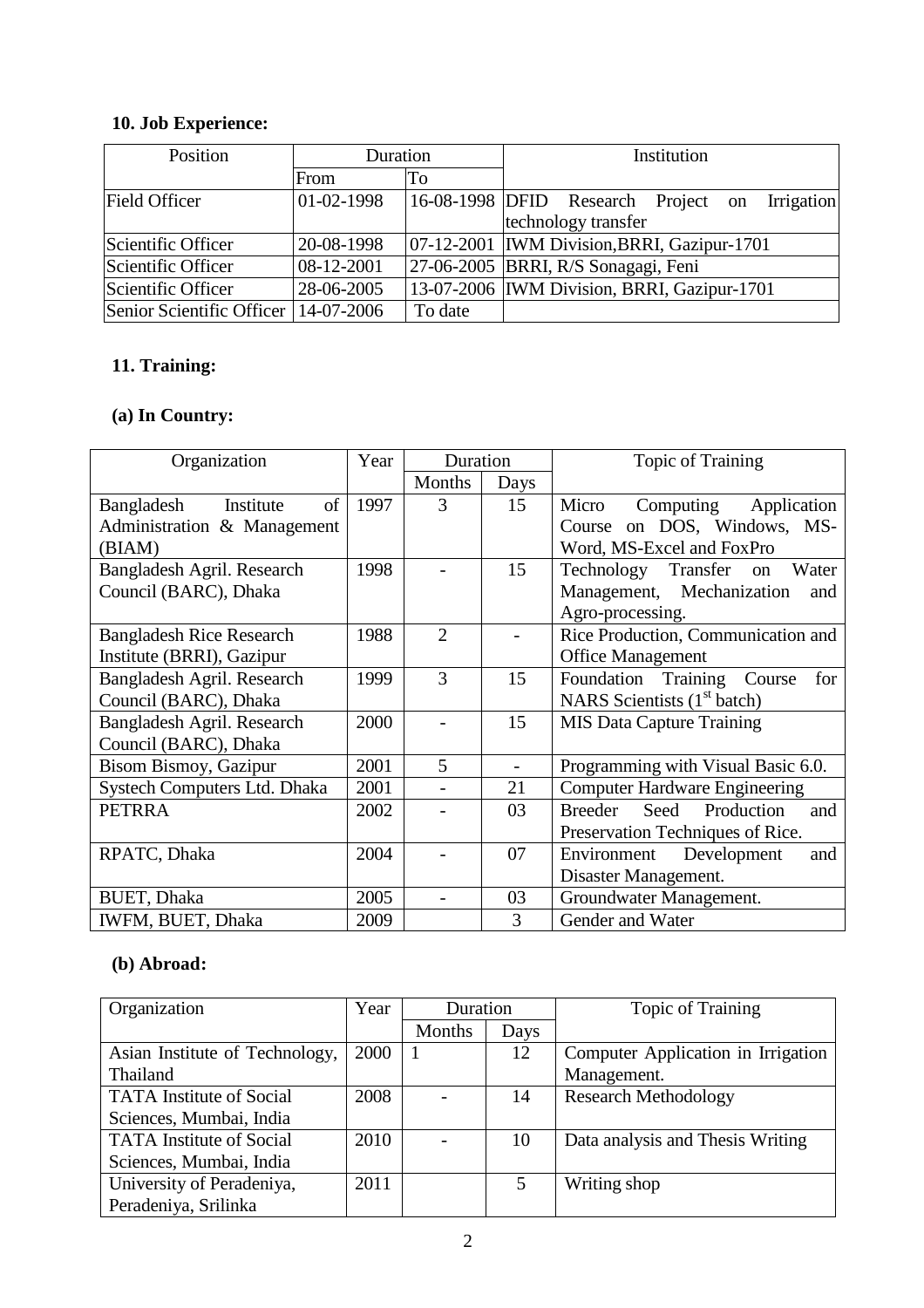#### **13. Publication:**

#### **i) Papers Published in Scientific Journals:**

- i) **Alam, M. M.**, M.K. Mondal, M. Maniruzzaman, and M.N. Islam (2002). Water saving techniques in minor irrigation: A review work. Paper published in the Bangladesh Journal of Agricultural Engineering. Bangladesh Agricultural University, Mymensingh (Vol. 13, No. 1 &2: pp. 27-35)
- ii) Maniruzzaman, M., **M. M. Alam**, F.I.M. G. W. Sarkar, M.T. Islam and M.N. Islam(2002). Water saving technique through improved water distribution system in Deep Tubewell area of Bangladesh. Paper published on the Online Journal of Biological Science, Faisalabad, Pakistan (Vol.2 No. 3: pp: 178-182)
- iii) Maniruzzaman, M., **M. M. Alam**, F.I.M. G. W. Sarkar and M.N. Islam (2002). Alternative improved distribution system for minimizing irrigation water loss and cost in Deep Tubewell area of Gazipur, Bangladesh. Paper published on the J. of Progressive Agriculture. Bangladesh Agricultural University Mymensingh (Vol.13, No. 1 & 2: pp. 143- 153)
- iv) **Alam, M. M.** and M.K. Mondal (2003). Comparative Performance of Hybrid and Inbred rice under different water management practices. Bangladesh J. of Agril. Sci. 30(2): (345- 351). Bangladesh Agricultural University, Mymensingh.
- v) Sarker, M. M. R., M. S. Alam, S. Islam and **M. M. Alam** (2004). Resource exploitation for irrigated Boro rice cultivation under favourable production environments. Bangladesh Journal of Agrilcultural Science 31(1): (1-7). Bangladesh Agricultural University, Mymensingh.
- vi) M. Maniruzzaman, **M.M. Alam**, F.I.M. G. W. Sarkar and M.N. Islam (2001). Alternative improved distribution system in a Deep Tubewell site: An economic evaluation. Bangladesh Rice Journal Vol. No. VIII, 2001. Bangladesh Rice Research Institute, Gazipur.
- vii) M. Maniruzzaman and **M.M. Alam** (2005). Suitable joint and length of Hose pipe for efficient water distribution in Shallow Tubewell Irrigation. J. of Progressive Agriculture. Bangladesh Agricultural University Mymensingh.
- viii) **Alam, M. M.**, M. K. Mondal, A. B. M. Z. Hossain and GK Bhuiyan (2006). Soil moisture content and salinity dynamics of ploughed and unploughed land in the coastal region of Bangladesh. International J. of Sustain. Agril. Tech. (Online Journal), 2(2), pp. 69-76.
- ix) A. B. M. Z. Hossain, **Alam, M. M.** and M G Kibria (2006). Construction of Time-Domain Reflectometry (TDR) sensor for measuring soil-water content. International J. of Sustain. Agril. Tech. (Online Journal), 2(3), Pp. 14-20.

#### **ii) Paper published in Workshop/ Conference/ Paper Meet/ Symposium proceedings:**

i) **M. M Alam** and M.K. Mondal (2002). Water Management in Hybrid Rice Production: Is it different from the conventional? Hybrid Rice in Bangladesh-Progress and Future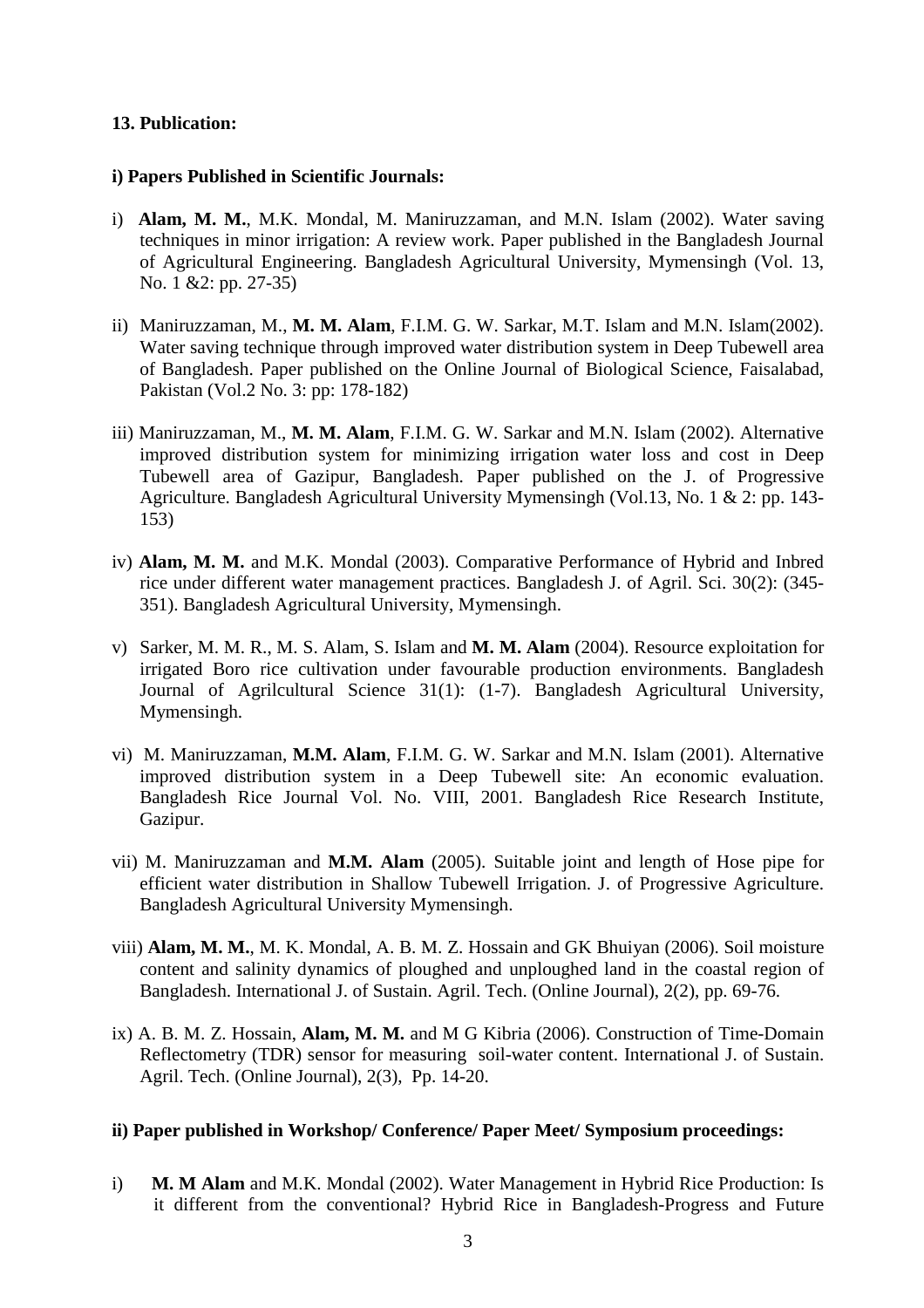Strategies. Paper published in the proceedings of the First National Workshop on Research and Development of Hybrid Rice in Bangladesh held in BRRI Gazipur on 5-6 January 2002.pp:62-66.

- ii) M Maniruzzaman, **M M Alam** and M.N. Islam (2002). Alternative hose pipe fittings for efficient irrigation water distribution in a STW area. Proceedings of the Second Annual Paper Meet, Agril. Engg. Div., Institution of Engineers, Bangladesh held at Gazipur on 22 December 2002. pp: 40-49.
- (iii) **M M Alam** and Saleh A F M (2009). Impact of Agricultural Water Management on Poverty Alleviation in a Deltaic Tidal Plain, Proceedings of Fourth Asia Water Research Conference on Interfacing Poverty, Livelihood and Climate Change in Water Resources Development: Lessons in South Asia held on May 4-6, 2009 at Kathmandu, Nepal. Pp. 49-63.
- (v) **M M Alam** and Saleh A F M (2011). Alleviation of Poverty Through Improved Water Management In a Deltaic Tidal Plain. Proceedings of the  $3<sup>rd</sup>$  International Conference on Water and Flood Management (ICWFM-2011) held on 8-10 January 2011 at Dhaka, pp. 551-566.

#### **iii) Paper presented in Seminar/ Workshop:**

- i) M. Maniruzzaman, **M M Alam,** F I M Golam Wahed Sarker and M A Sattar (2004). Water saving techniques through improved water distribution in minor irrigation systems. Paper presented in the Thursday seminar of Bangladesh Rice Research Institute, Gazipur-1701 on 9 September 2004.
- (ii) **M M Alam** and L R Khan (2005). Potentiality of groundwater utilization for crop production in Sonagazi Upazila. Paper presented in the Thursday seminar of Bangladesh Rice Res. Inst., Gazipur-1701 on 5 May 2005.
- (iii) S K Zaman, G. Ali and **M M Alam** (2005). Bangladesh Rice Research Institute, Regional Station, Sonagazi. Paper presented in the Annual Research and Extension Workshop held at BARI, RARS, Hathazari, Chittagong from May 31- June 02, 2005.
- (iv) **M M Alam** and A F M Saleh (2011). Impact of Water Management Interventions on Poverty Alleviation in a Deltaic Tidal Plain. Paper presented in the Thursday seminar of Bangladesh Rice Res. Inst., Gazipur-1701 on 24 March 2011.
- (v) **M M Alam** and A F M Saleh (2005). Selection of Suitable Water Management Option for Irrigation Expansion in a Tidal Basin Area. Paper presented in the Thursday seminar of Bangladesh Rice Res. Inst., Gazipur-1701 on 07 April 2011.

#### **iv) Popular article published in newspapers and periodicals:**

- (i) **M M Alam (2005)**. Lobonakto Elakay Chasher Upojogi jat BRRI dhan27. Chashabad. Page 17. The Daily Naya Diganta. 23 May 2005.
- (ii) **M M Alam (2005).** Ufshi Jater Dhan Beshi Folon Dey keno?. Krishikotha. Page 9, The Daily Jugantor, 26 May 2005.